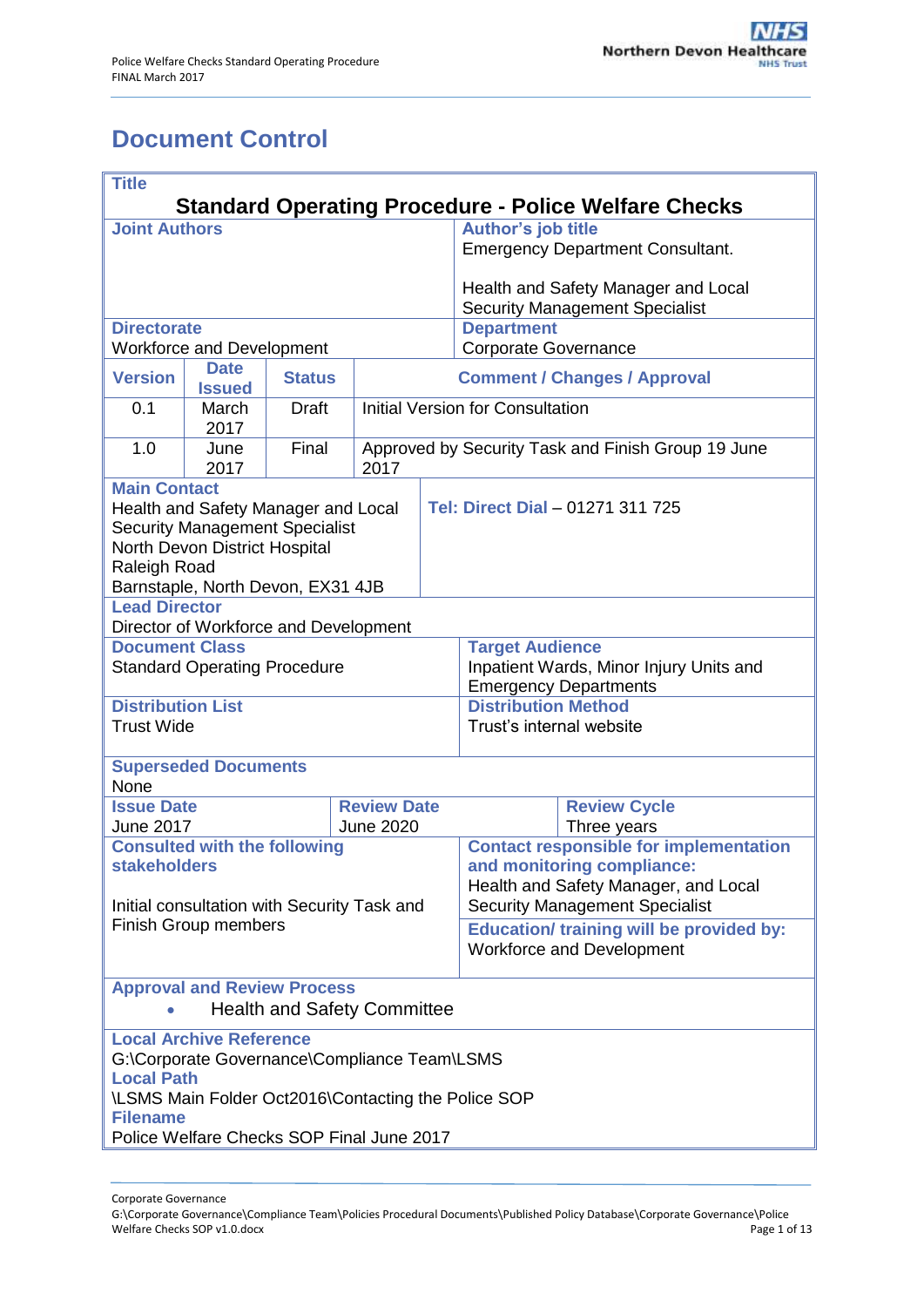| <b>Policy categories for Trust's internal</b> | <b>Tags for Trust's internal website (Bob)</b> |
|-----------------------------------------------|------------------------------------------------|
| website (Bob)                                 | Welfare check, Missing patient, Absconding     |
| <b>Emergency Department</b>                   | patient, Absconded patient, Missing,           |
| <b>Security Management</b>                    | Abscond, Absconded, Police, Police support,    |
|                                               | Police welfare                                 |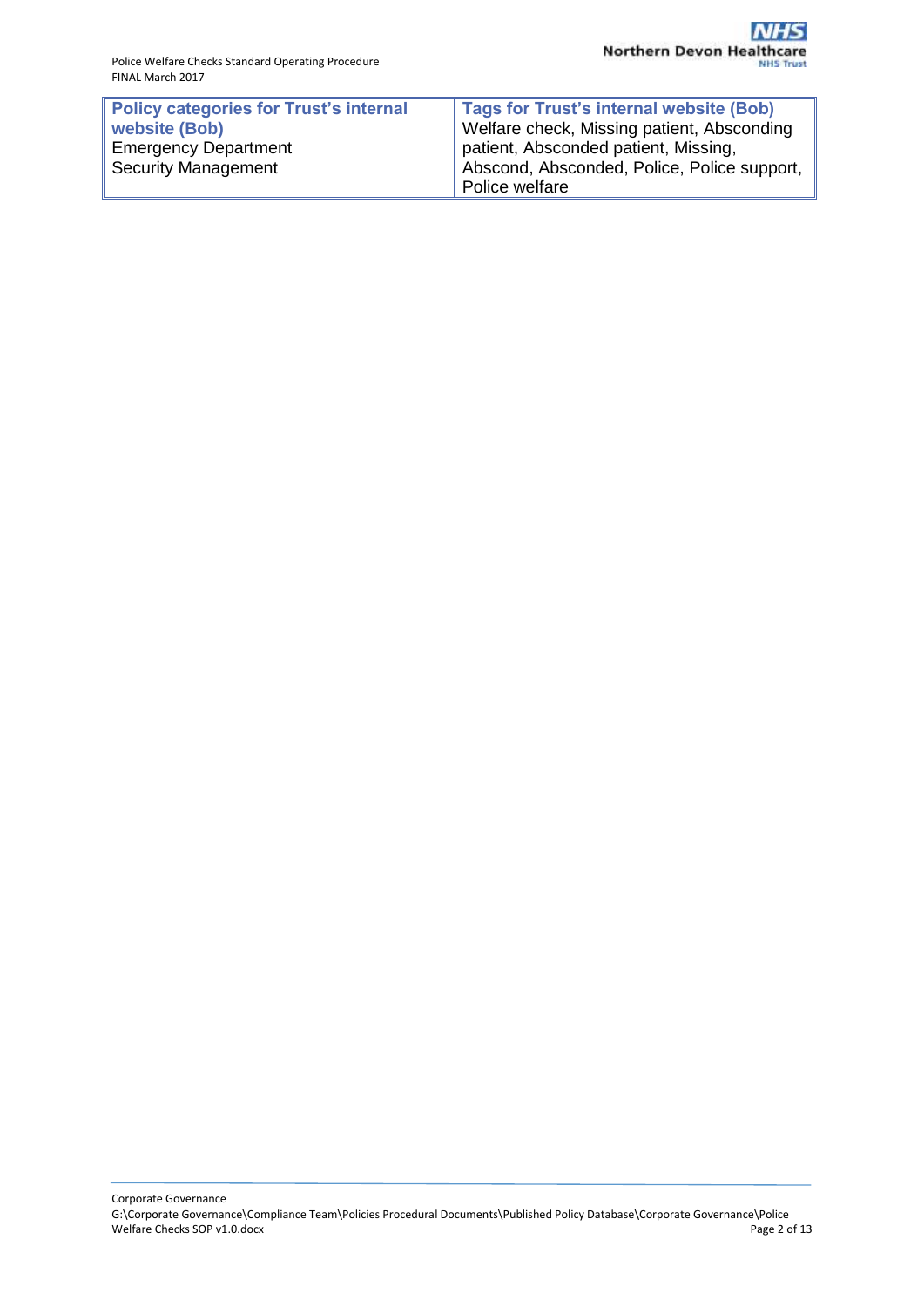## **CONTENTS**

| 1. |  |  |  |  |  |
|----|--|--|--|--|--|
| 2. |  |  |  |  |  |
| 3. |  |  |  |  |  |
| 4. |  |  |  |  |  |
| 5. |  |  |  |  |  |
| 6. |  |  |  |  |  |
| 7. |  |  |  |  |  |
| 8. |  |  |  |  |  |
| 9. |  |  |  |  |  |
|    |  |  |  |  |  |
|    |  |  |  |  |  |
|    |  |  |  |  |  |
|    |  |  |  |  |  |
|    |  |  |  |  |  |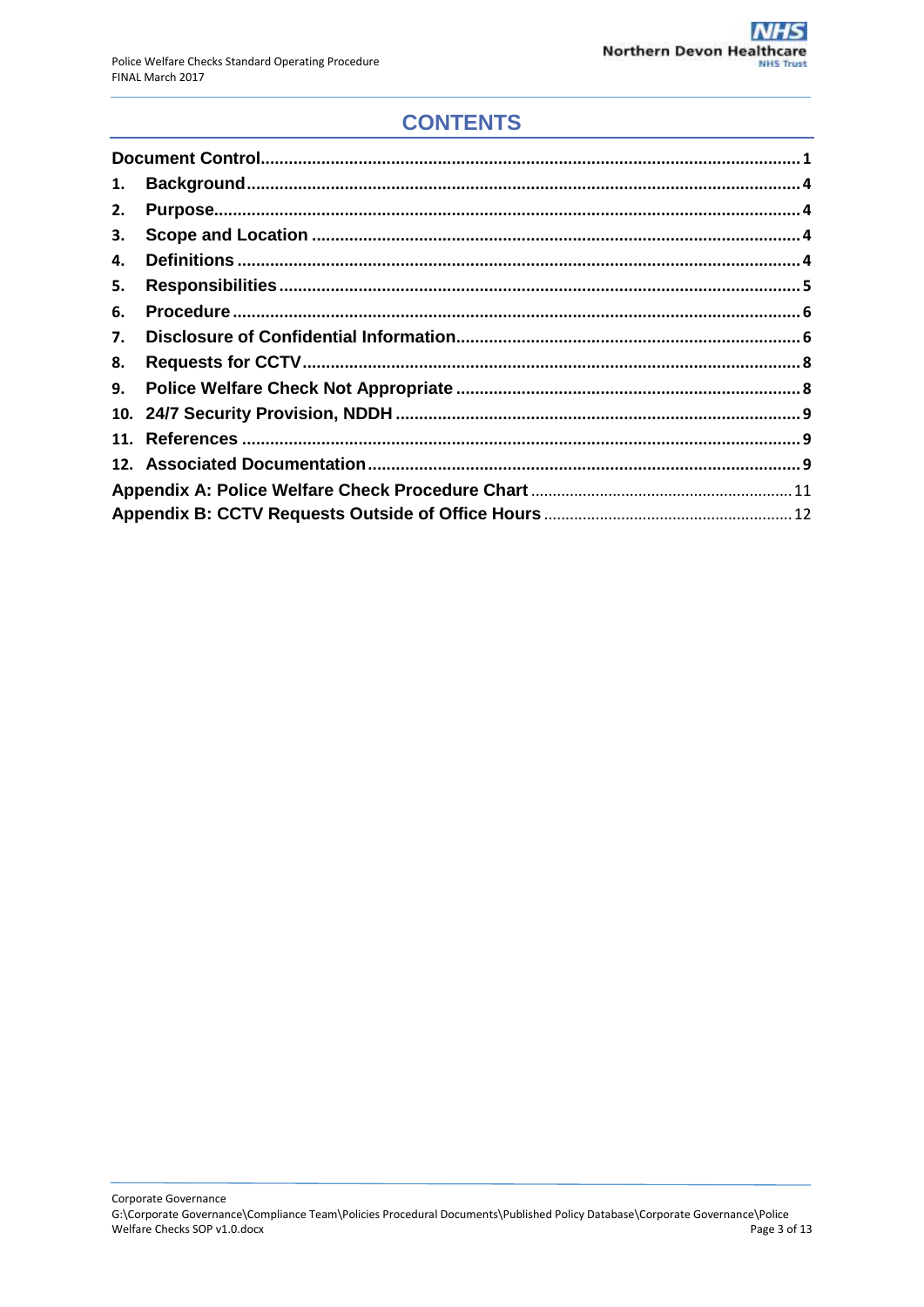## <span id="page-3-0"></span>**1. Background**

- **1.1.** Having conducted a review of requests by external agencies such as the Northern Devon Healthcare NHS Trust for the Police to conduct Welfare Checks on their behalf, the evidence from Devon and Cornwall Police is that in the majority of requests, the Police were not the appropriate initial responder. This has created an unsustainable and unnecessary demand on the Police. Devon and Cornwall Police are seeking more robust procedures concerning the identification of risk and vulnerability at the earliest stage to ensure that individuals receive a proportionate level of response from the most appropriate agency.
- **1.2.** In the absence of well evidenced and detailed concerns by the requesting agency (e.g. NDHT) identifying an immediate risk to life, the Police are likely to have no role in such requests. The mere presence of the Police can have a negative impact for those who are living with mental ill health or recovering from a crisis, especially when there is no reason for Police involvement.
- **1.3.** Devon and Cornwall Police will only respond to requests for assistance from the Trust to conduct 'welfare checks' on adults or children at risk where the following criteria are met:
	- There is an identifiable and immediate risk to life or property;
	- The adult at risk or child is suffering or are at risk of suffering immediate and significant harm;
	- It is reasonably believed that a crime has been committed or is about to be committed; and / or
	- Attendance of a Police officer is necessary to prevent a breach of the peace.

### <span id="page-3-1"></span>**2. Purpose**

- **2.1.** The Standard Operating Procedure (SOP) has been written to:
	- Identify the procedure for contacting the police when the welfare of a patient who has left the Ward, Service or Department is a cause for concern.

### <span id="page-3-2"></span>**3. Scope and Location**

**3.1.** This Standard Operating Procedure (SOP) relates to all clinical staff working with inpatients and also those under admission to Departments such as Minor Injury Units or the Emergency Department at NDDH.

### <span id="page-3-3"></span>**4. Definitions**

#### **4.1. De-escalation techniques**

De-escalation techniques are delivered as an integral part of in house training delivered by Workforce Development.

Principles of de-escalation are delivered during: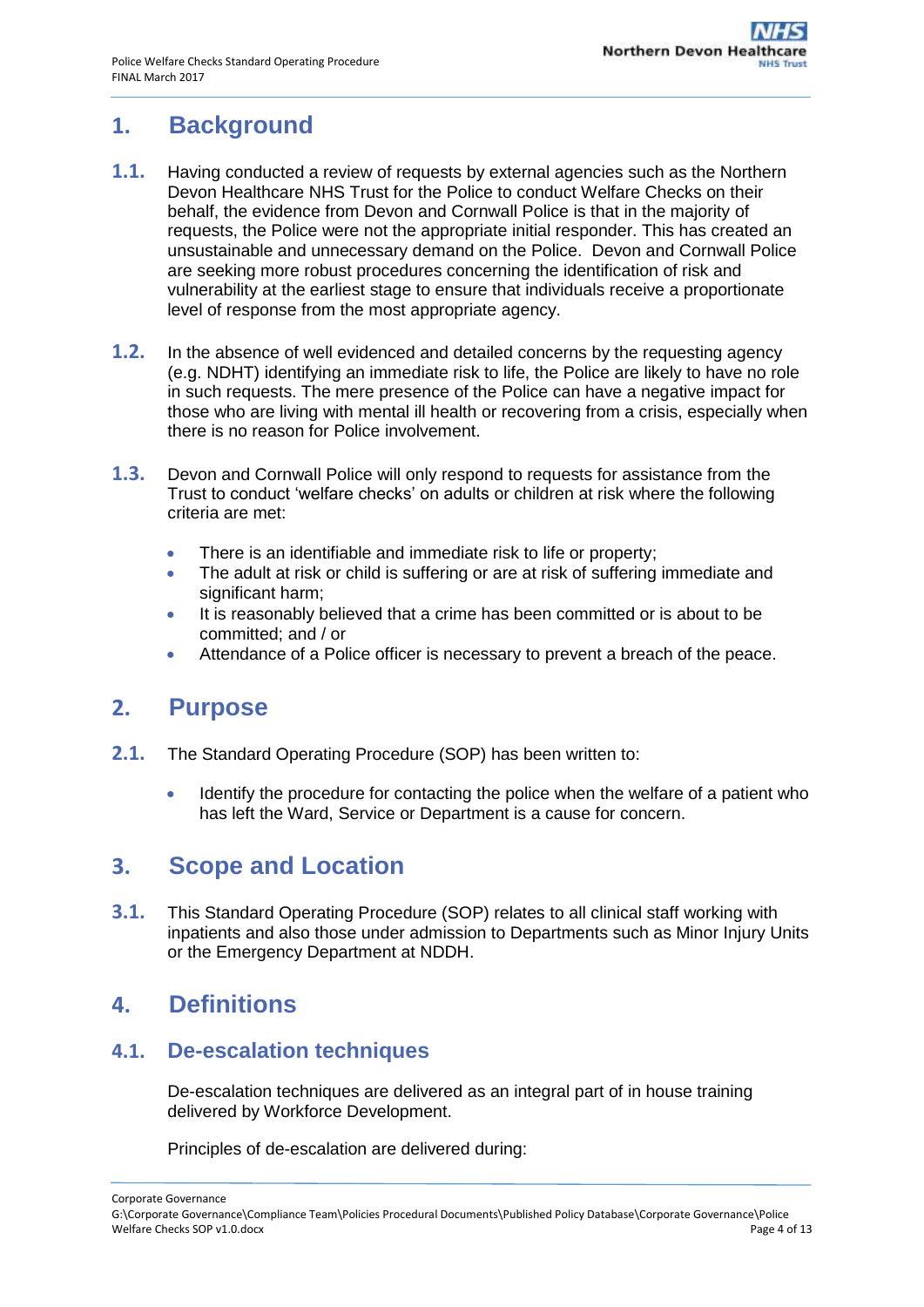- Conflict Resolution Training
- Physical Intervention Level 1 Training

Training course are available on STAR and can be found in the prospectus. Manager approval required for course bookings.

#### **4.2. Missing Persons and Welfare Checks**

When a person is missing and there is a significant and immediate cause for concern for their safety and or the safety of others a Police "welfare check" may be required.

In the context of this Standard Operating Procedure, a welfare check is a request to the Police or other external agency for support in locating and assessing the safety of a person who has absconded or otherwise left the Healthcare premises in which they were receiving medical advice, care or treatment.

The check can include a request for the Police or other agency to return the person to the Healthcare premises once they have been located.

### <span id="page-4-0"></span>**5. Responsibilities**

#### **5.1. Senior Doctor / Ward Manager / Nurse in Charge**

The Senior Doctor, Ward Manager or Nurse In-Charge (or other similar member of staff in a position of authority) is responsible for the authorisation of welfare checks following their assessment of the circumstances.

Upon evaluation, authorisation can be given by the Senior Doctor, Ward Manager or Nurse In-Charge to contact the Police for assistance in welfare checks, provided at least of one of the following criteria (risk factors) has been met:

- A patient has left the Ward or Department against medical advice and the senior doctor, manager or nurse in charge has reason to believe based on the clinical information available that the patient is at risk of immediate and significant harm to themselves or others;
- There is an identifiable and immediate risk to life or property;
- It is reasonably believed that a crime has been committed or is about to be committed; and / or
- Attendance of a Police officer is necessary to prevent a breach of the peace.

Where the request for a welfare check has been made the Senior Doctor, Manager or Nurse in Charge must ensure that the incident is reported on the Trusts incident reporting software (DATIX) in accordance with the Trust Incident Management Policy.

Details of patients who have absconded must be recorded in the incident report.

#### **5.2. All Staff**

All staff must:

 Comply with this Standard Operating Procedure and supporting Policies such as the Missing Patient Policy.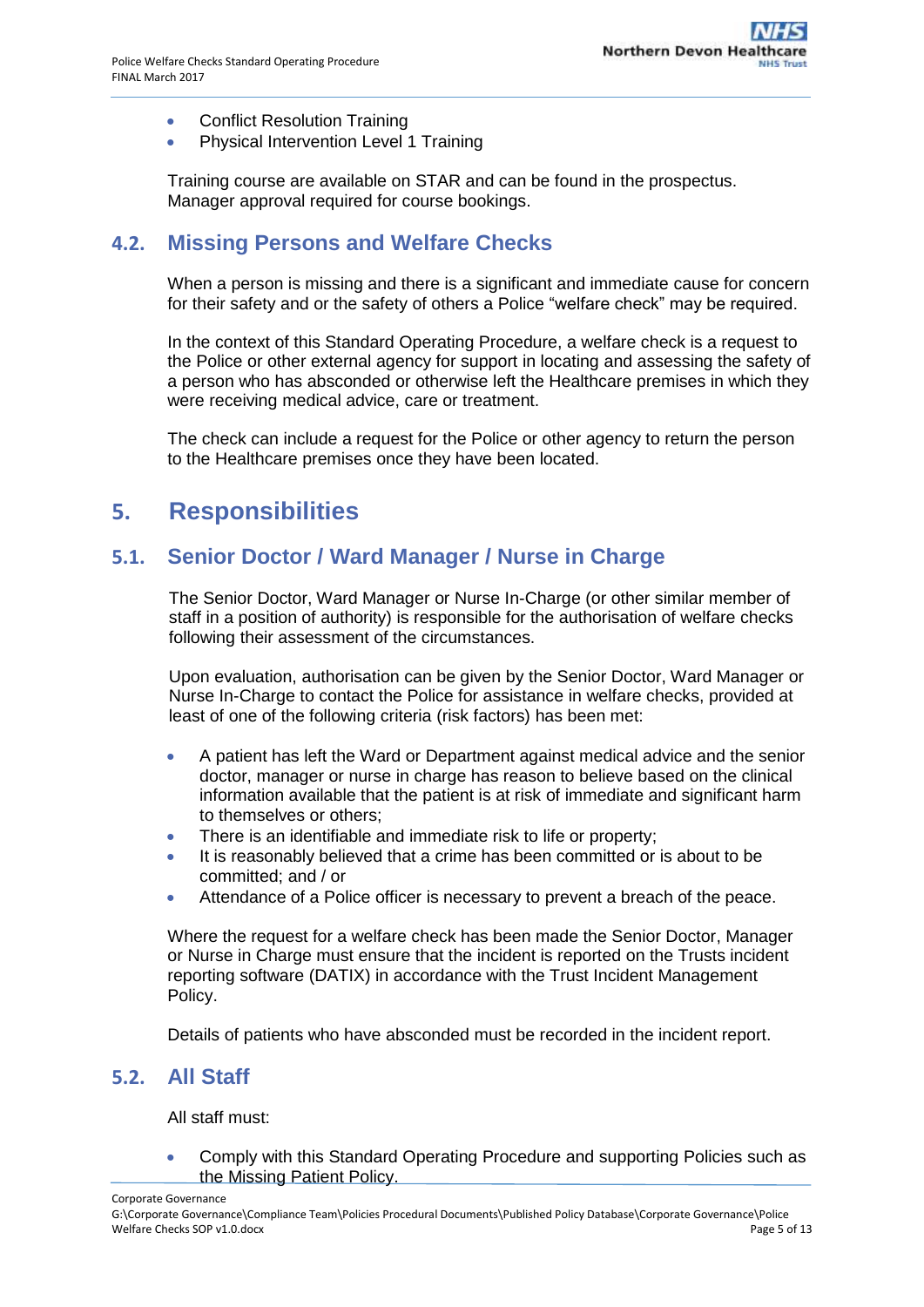Support the Senior Doctor, Manager or Nurse in Charge to ensure incidents are reported on DATIX in a timely manner.

### <span id="page-5-0"></span>**6. Procedure**

- Staff must refer to the Missing Patient Policy.
- A physical description should be documented for any patient who is deemed at risk of absconding from the Ward, Service or Department.
- Patients who are deemed at risk of absconding from the Ward, Service or Department should be nursed wherever possible in the most appropriate bed space that may mitigate the risk of the patient absconding (as an example, in the Emergency Department, NDDH this would be cubicle 4 which is the only cubicle that has a door).
- De-escalation techniques should be used to encourage engagement.
- If a patient absconds from the Ward, Service or Department, staff responsible for the patient should make efforts to find the patient and encourage them to return for on-going care.
- If the patient cannot be found, or will not return to the Ward, Service or Department, the Manager, Nurse in Charge and / or Senior Doctor must be notified.
- The Manager, Nurse in Charge and / or Senior Doctor must be satisfied that at least one criteria as listed under section 5.1 has been met, these include:
	- o The patient is deemed at risk of immediate and significant harm to themselves or others.
	- o There is a breach of the peace, or police presence to prevent a breach of the peace is required.
	- o There is an identifiable and immediate risk to life or property.
	- o It is reasonably believed that a crime has been committed or is about to be committed.
- Once satisfied that the criteria has been met, then the Police can be contacted by dialling 999.
- The Police must be provided full details of the patient, last known location and any other relevant information as in accordance with the Trusts Missing Patient Policy.
- Patient documentation and healthcare records must be updated as is appropriate to the circumstances of the incident and in accordance with professional standards and codes of practice.
- The incident must be reported on the Trust incident reporting software (DATIX) in accordance with the Incident Management Policy.
- The Police will confirm the resource and priority response that will be given to the request for a Welfare Check.
- The Police will liaise with the nominated NDHT contact concerning progress in the location of the patient and keep the NDHT contact informed.

# <span id="page-5-1"></span>**7. Disclosure of Confidential Information**

### **7.1. General Principles for Sharing Confidential Information**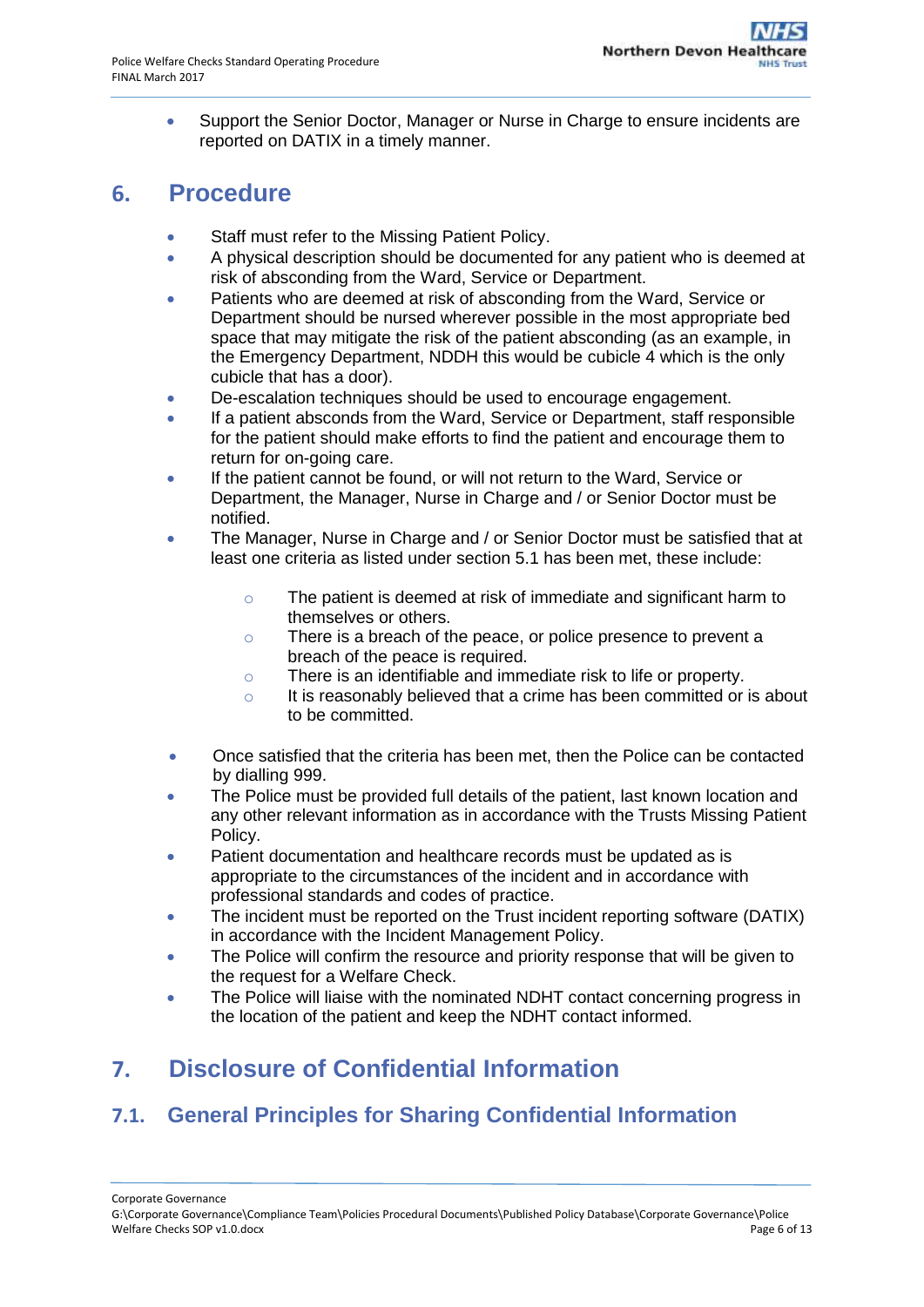The disclosure of a patient's personal information may in certain circumstances be in the public interest, if it is likely to protect individuals or society from risks of serious harm, this may relate to:

- Serious communicable disease;
- Serious crime:
- Reducing the risk of death or serious harm to the patient or third party;
- Incidents associated with knife or gunshot wounds.

Personal information may be disclosed without consent where the benefits to an individual or society of the disclosure outweigh both the public and patients interest in keeping the information confidential.

If confidential information is disclosed, it must be justifiable and stand up to scrutiny should that disclosure subsequently be challenged.

### **7.2. Human Rights Act**

Article 8 of the Human Rights Act gives protection to an individual's right to respect for their private and family life. Respect for private life includes the respect for private and confidential information, particularly the storing and sharing of such information.

Article 8 is a qualified right and as such the right may be lawfully limited. A balance must be struck between the competing interests of the individual and of the community as a whole. Reasons for sharing information legitimately include:

- The protection of rights and freedoms of others;
- For the purposes of public safety;
- The prevention of crime or disorder; or
- The protection of health.

### **7.3. Crime and Disorder Act**

The Crime and Disorder Act 1998 allows any person to disclose information to a relevant authority under section 115 where disclosure is necessary or expedient for the purposes of the Act (i.e. for the reduction and prevention of crime and disorder).

In addition under section 17a there are duties to share information which is relevant to the reduction of crime and disorder including anti-social behaviour. For the Trust this duty applies to the sharing of information in circumstances such as records relating to hospital admissions relating to assaults, alcohol related harm, domestic abuse and behavioural disorders due to drug use.

### **7.4. Caldicott Principles**

The sharing of information will be guided by the Caldicott principles. Information is shared where it:

- Is justified;
- Is absolutely necessary;
- Uses the minimum personal confidential data necessary for purpose;
- Restricts access to the data on a strict need to know basis;

Corporate Governance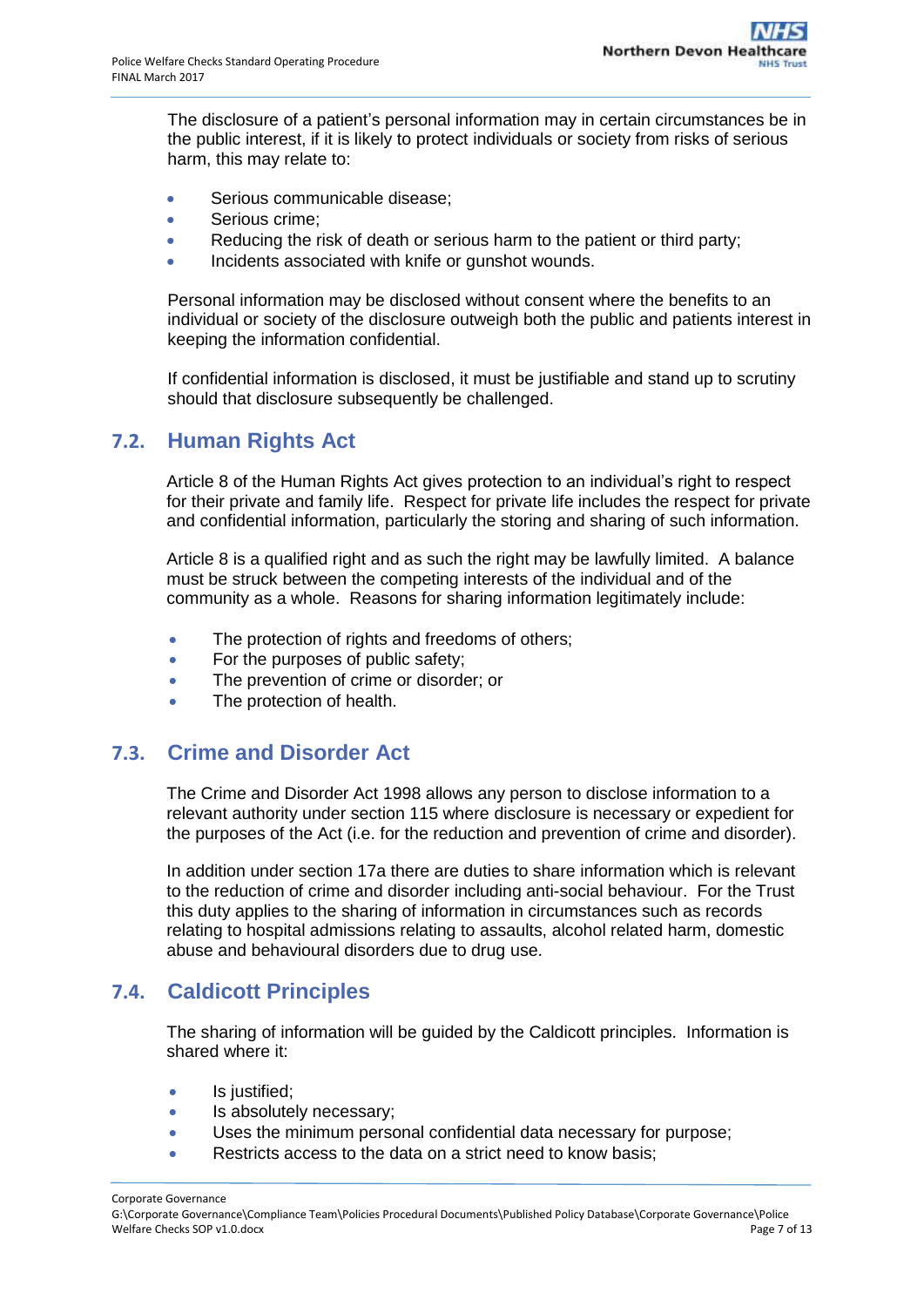- Is clear those who handle such information are aware of their responsibilities; and
- Complies with the law.

Following a review of the Caldicott principles during 2012, an important addition to the principles was added:

• The duty to share information can be as important as the duty to protect the patient.

"Health and social care professionals should have the confidence to share information in the best interests of their patients within the framework set out by these principles".

### <span id="page-7-0"></span>**8. Requests for CCTV**

Where risk factors are met concerning the patient who is missing and suspected to have absconded from site, the Police may request access to CCTV footage to support them in undertaking the welfare check and locating the patient.

Where requests to view CCTV occur outside of normal office hours and the request is warranted due to the circumstances and the risk factors involved, the request must be escalated to the Clinical Site Manager who will then apply procedures to access footage via an accredited and authorised employee or contractor.

The procedures that apply are outlined in detail under Appendix B.

### <span id="page-7-1"></span>**9. Police Welfare Check Not Appropriate**

There may be circumstances when the patient who is missing has not met any of the risk factors that warrant Police assistance.

Staff must follow the Missing Patient Policy.

Where the following outcomes apply regarding the missing patients risk factors, then a request for a Police welfare check is not appropriate:

- There is no reason to believe the patient is at risk of immediate harm to themselves or others;
- There are no identifiable and immediate risks to life or property;
- It is not believed a crime has been or is about to be committed; and / or
- There are no known breaches of the peace.

Where circumstances apply as noted above, staff responsible for the care of the patient who is missing must risk assess circumstances on a case by case basis ensuring they:

- Notify next of kin
- Document the incident in the patients notes
- Inform relevant agencies and external stakeholders (e.g. GP, Psychiatric Team, Social Services)
- Follow the Discharge Policy as is necessary

Corporate Governance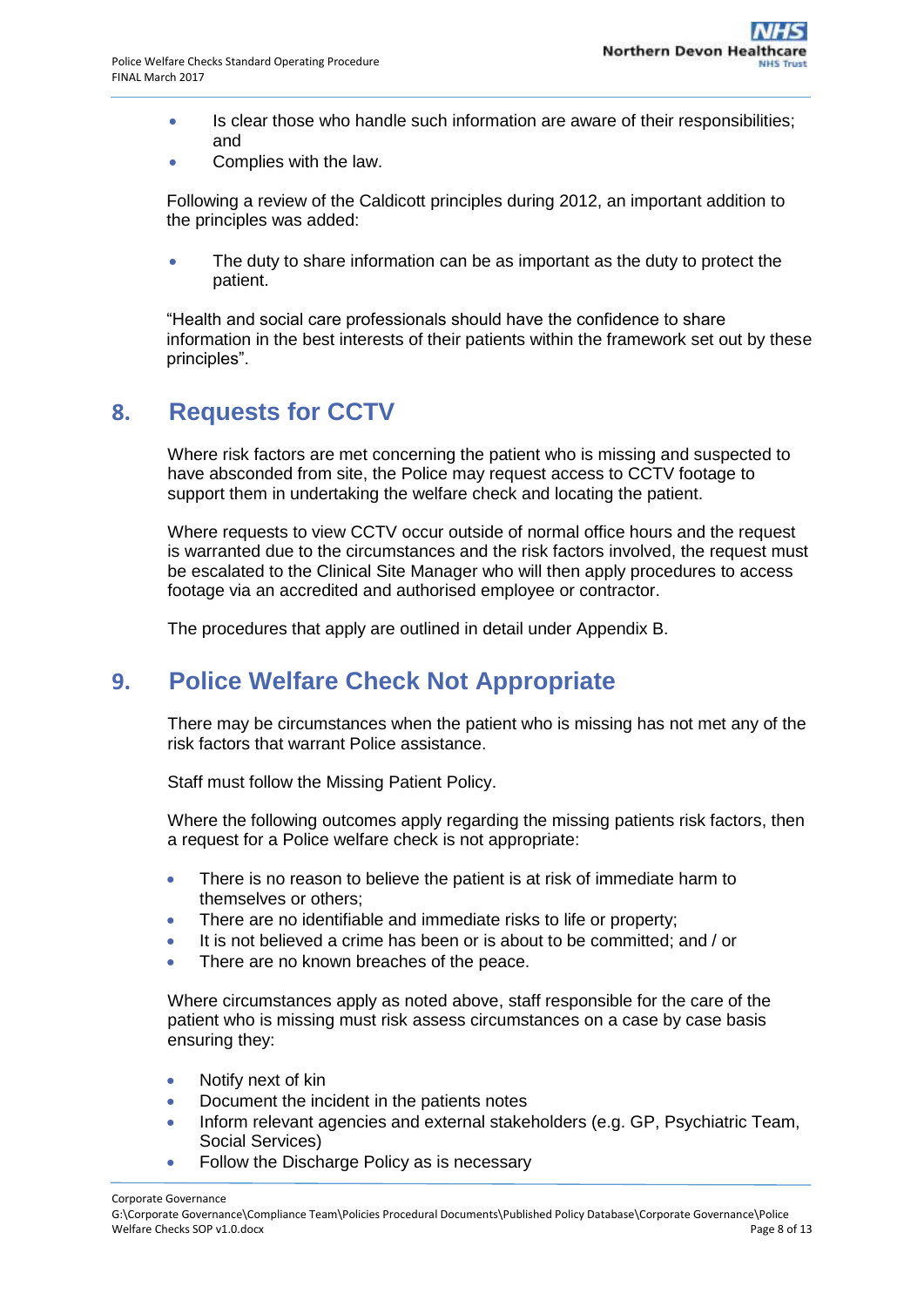- Refer to the Safeguarding Policy where appropriate
- Incident report on the Trust incident reporting system (DATIX)

### <span id="page-8-0"></span>**10. 24/7 Security Provision, NDDH**

At the NDDH acute hospital site, under Sodexo contract the site has 24/7 security cover. Where practicable, the Security Officer will assist regarding the checks of wards, services department and grounds in any searches considered necessary for the patient suspected to be missing.

Subject to circumstances and level of risk, should the Police attend site and request support from the Security Officer, it is appropriate that the Security Officer supports the Police.

This may on occasion warrant the Security Officer leaving site for a period of time.

The Security Officer leaving site is subject to completion of a dynamic risk assessment undertaken and agreed jointly by the Police and the NDHT responsible Manager or Senior Nurse involved in the incident.

The level of Security Officer support and involvement in searching for missing patients has to be balanced against the Security Officers role in supporting staff in managing violence and aggression on the NDDH site.

Should a violence and aggression or security related incident occur that requires their response, they may be unable to continue in the search for the missing patient and / or be unable to support the Police further.

### <span id="page-8-1"></span>**11. References**

- Police UK website. [Crime Prevention](https://www.police.uk/crime-prevention-advice/) [\(anti-social behaviour\)](https://www.police.uk/crime-prevention-advice/anti-social-behaviour/) and [reporting](https://www.police.uk/information-and-advice/reporting-crime/)  [crime](https://www.police.uk/information-and-advice/reporting-crime/) advice.
- Devon and Cornwall Police website: [Contact the police](https://www.police.uk/contact/) and [Reporting crime](https://www.police.uk/information-and-advice/reporting-crime/) information.
- Devon and Cornwall Police. Missing and [Absent Persons Policy](file:///C:/Users/CousinMi/Downloads/D072open%20(1).pdf) and Procedure April 2015
- Medical Protection website. Confidentiality [Disclosures without consent](http://www.medicalprotection.org/uk/resources/factsheets/england/england-factsheets/uk-eng-confidentiality-disclosures-without-consent)
- Information Commissioners Office. [Data sharing code of practice.](https://ico.org.uk/media/for-organisations/documents/1068/data_sharing_code_of_practice.pdf) May 2011
- Department of Health. Information: [Information: To Share or not to Share.](https://www.gov.uk/government/uploads/system/uploads/attachment_data/file/251750/9731-2901141-TSO-Caldicott-Government_Response_ACCESSIBLE.PDF) Government Response to the Caldicott Review. 2013.
- Home Office National Support Framework. Delivering Safer and Confident Communities. [Information sharing for community safety guidance.](https://www.gov.uk/government/publications/information-sharing-for-community-safety) Aug 2010.
- [Human Rights Act 1998](http://www.legislation.gov.uk/ukpga/1998/42/pdfs/ukpga_19980042_en.pdf)

### <span id="page-8-2"></span>**12. Associated Documentation**

[Bomb Threat and Suspect Package Standard Operating Procedure](http://ndht.ndevon.swest.nhs.uk/bomb-threat-and-suspect-package-standard-operating-procedure/) [Code of Conduct Leaflet](http://www.northdevonhealth.nhs.uk/2015/03/code-of-conduct/) [Incident Management Policy](http://ndht.ndevon.swest.nhs.uk/incident-management-and-investigation-policy/) [Discharge Policy](http://ndht.ndevon.swest.nhs.uk/discharge-policy/) [Safeguarding Adults Policy](http://ndht.ndevon.swest.nhs.uk/safeguarding-adults-policy/)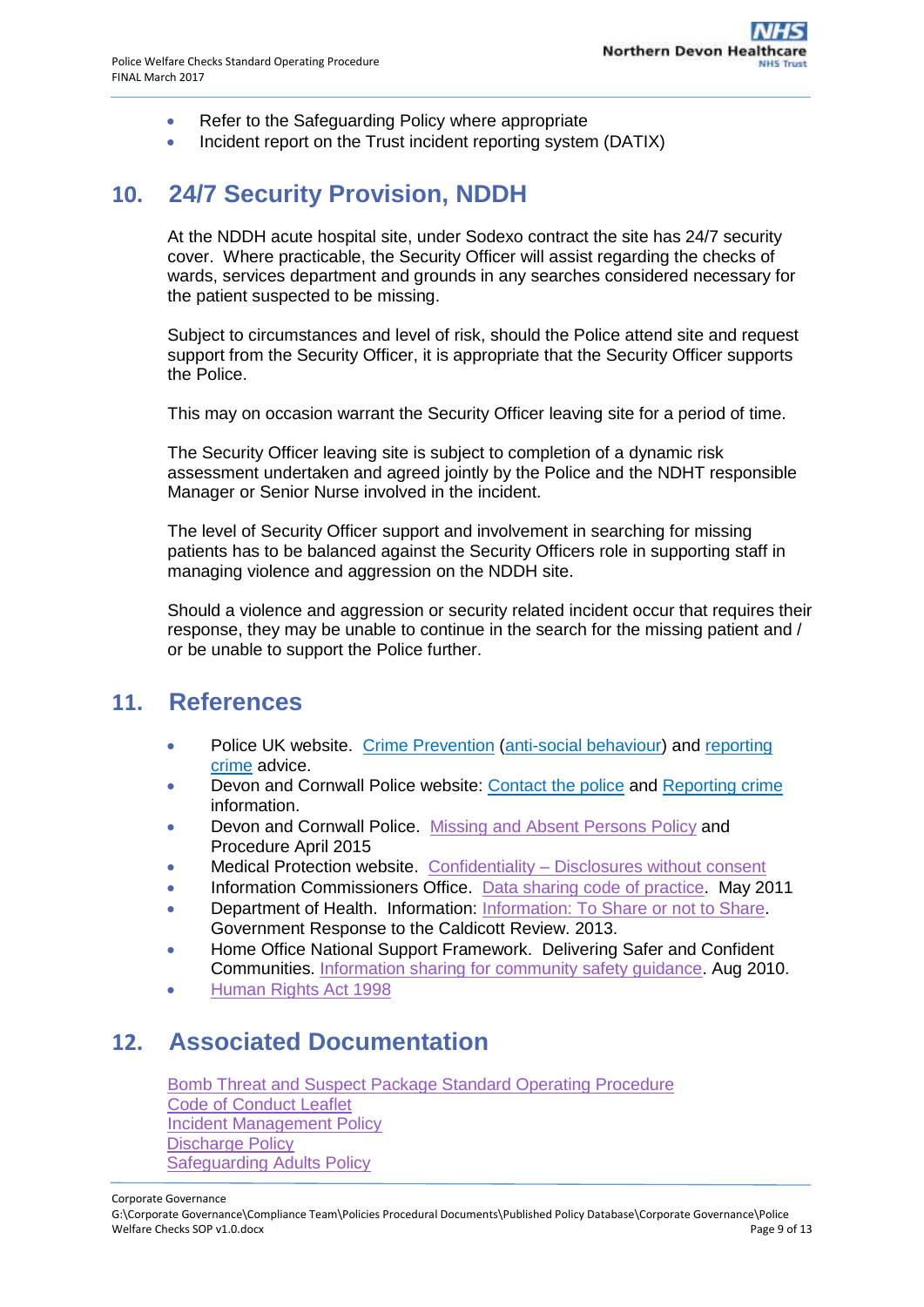**[Safeguarding Children Policy](http://ndht.ndevon.swest.nhs.uk/?s=safeguarding&cats=1188) [Missing Patient Policy](http://ndht.ndevon.swest.nhs.uk/missing-patient-policy/)** [Violence and Aggression Policy](http://ndht.ndevon.swest.nhs.uk/managing-violence-and-aggression-policy/) [Violence and Aggression Warning Marker SOP](http://ndht.ndevon.swest.nhs.uk/violence-and-aggression-warning-marker-standard-operating-procedure/)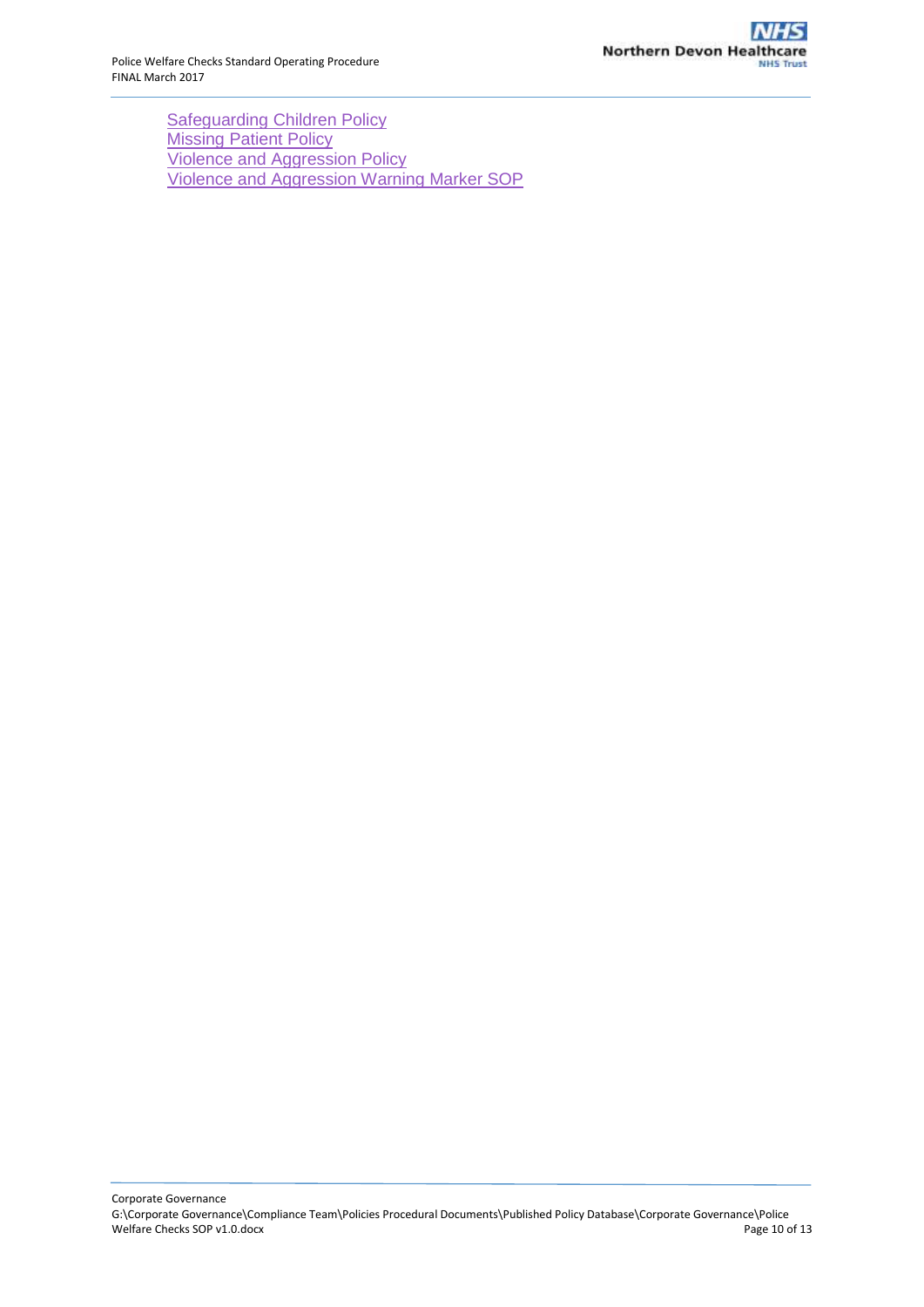

<span id="page-10-0"></span>

#### Corporate Governance

G:\Corporate Governance\Compliance Team\Policies Procedural Documents\Published Policy Database\Corporate Governance\Police<br>Welfare Checks SOP v1.0.docx<br>Page 11 of 13 Welfare Checks SOP v1.0.docx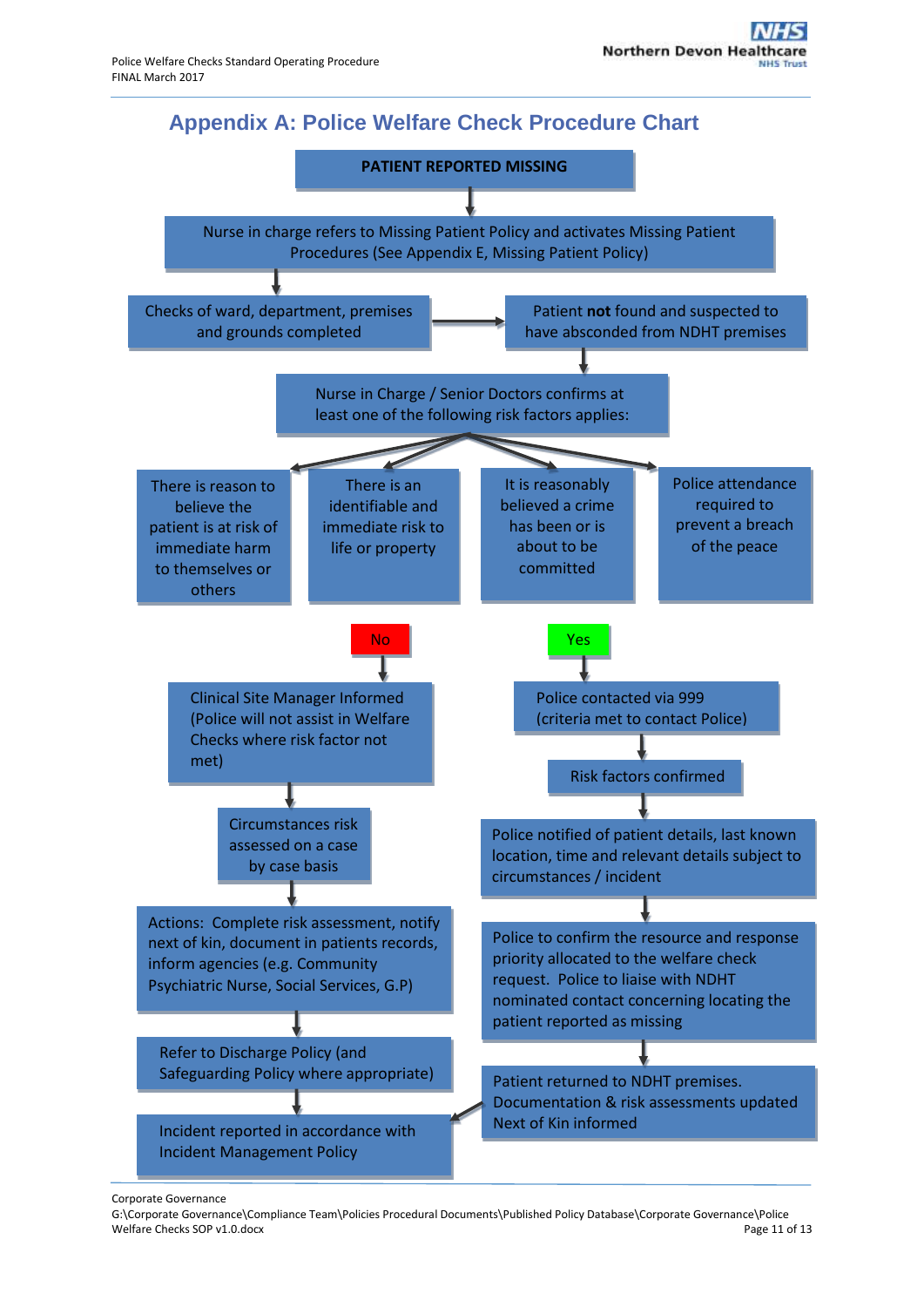### **Appendix B: CCTV Requests Outside of Office Hours**

<span id="page-11-0"></span>The following procedure and flowchart outline the arrangements in place for requests for CCTV support outside of the working week and Bank holidays.

During the periods of outside of the working week and Bank Holidays requests to review or release CCTV copies will normally arise from the Police to support a criminal investigation.

Any request out of normal working hours must be established as urgent and the reason why, before pursuing the following out of working week process.

If such a request does not fall into either of the above criteria it should be noted and passed to the Fire & Security Advisor to follow up the next working day.

**Once a request has been received that falls within the above criteria:- NDDH:**

- 1. The Clinical Site Manager (CSM) will contact the Duty Professional Technical Brief (PTB) Officer and make them aware of the request giving them as much information as possible i.e. location, contact details etc.
- 2. The Duty PTB Officer will make contact with the requester and establish the urgency and whether the request can wait until the next working day - for guidance see overleaf for the agreed Trust/Police protocol flow chart.
- 3. Following the guidance the PTB officer will either:-
	- Contact Challenge Alarm Service Ltd on: 01598 710583 for out of hours CCTV support (state you require an SIA accredited CCTV operator).
	- Contact the CSM to confirm an SIA accredited CCTV operator has been contacted and will support the requester

Or

 Feed back to the requesting person that the request will be dealt with the next working day

#### **Community Hospitals and other Trust sites**

Please Note: Release of CCTV Imagery cannot be facilitated at community sites out of hours.

#### **Viewing of CCTV Imagery at Community Hospitals and other Trust sites**

Subject to the approval from the Duty Manager viewing of CCTV imagery in urgent circumstances may be provided to the Police subject to the availability of access to personnel on-site.

For urgent access refer the nurse in charge/site manager to the guidance placed in the community sites out of hour's emergency pack.